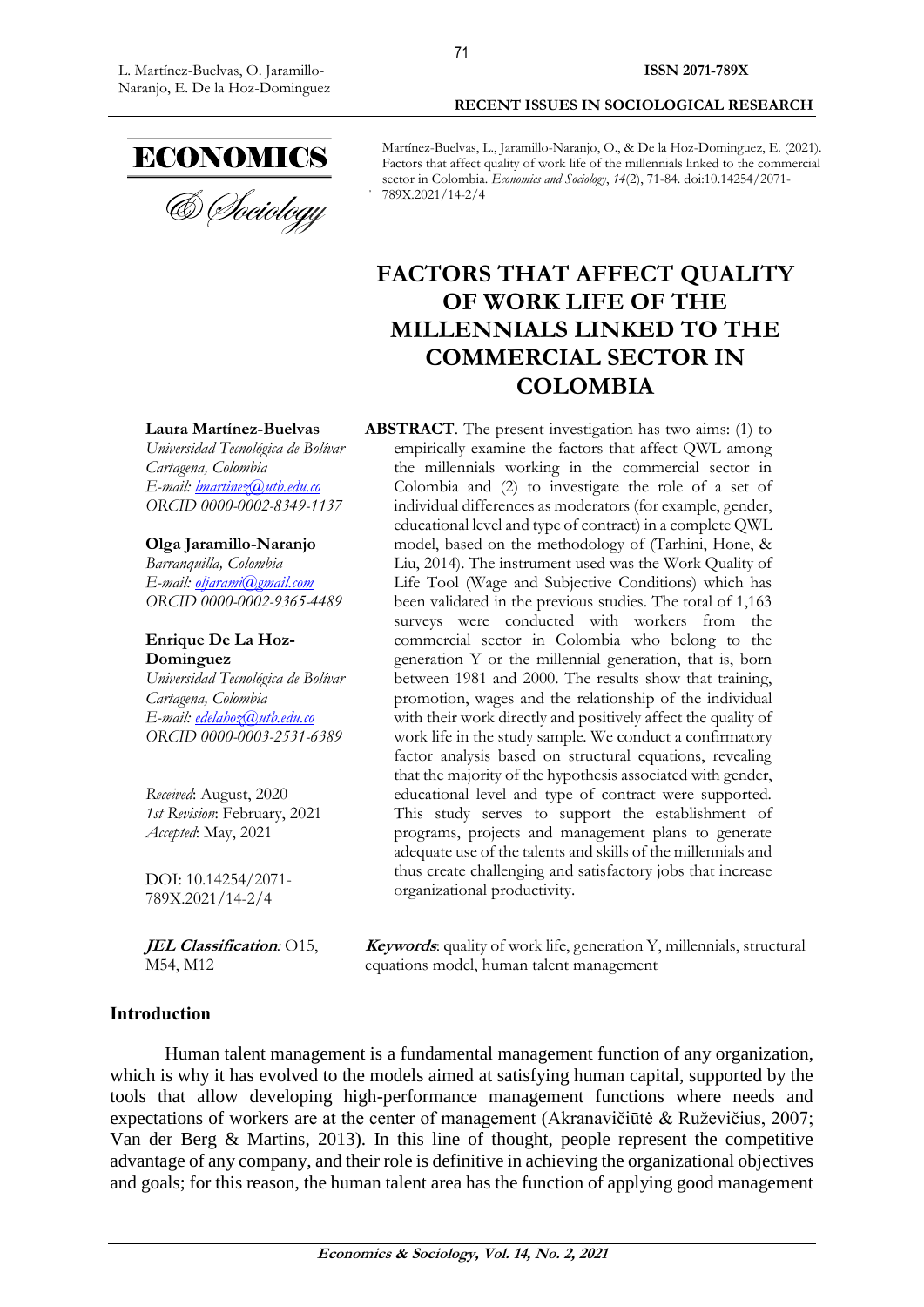practices to retain, attract, motivate and help grow staff (Kultalahti & Liisa Viitala, 2014). However, this area faces several challenges because it must respond to the needs of the employees associated with their quality of work life and their generational differences, which implies establishing an effective talent management process to achieve the desired productivity and improve workers' well-being.

In the 1970s, studies on human talent management focused on determining the intensity and characteristics of processes generating employment and on the ability to adjust work environments to improve worker performance (Carlos Iglesias, Raquel Llorente, & Diego Dueñas, 2011; Robone, Jones, & Rice, 2011; Sundaray, Sahoo, & Tripathy, 2013). Thus, the movement for the quality of work life, which had been born in 1930, focused on satisfying the needs and aspirations of workers in this decade with Louis Davis and James Taylor in the West and Eric Trist, Albert Cherns and Ray Wild in Great Britain (Ahmad, 2013). Quality of work life is a dynamic and continuous process, where work is organized objectively and subjectively, in all its aspects, in order to accomplish full development of employees (Segurado Torres & Agulló Tomás, 2002). (González, Hidalgo, & Salazar, 2007) and (González, Hidalgo, Salazar, & Preciado, 2010) consider that quality of work life is a multidimensional concept that is integrated when the employee sees the personal needs of institutional support, security, integration and job satisfaction covered, among others. This concept encompasses a range of programs, techniques, theories and management models to facilitate organizational design and jobs, giving workers greater autonomy, responsibility and authority (Das & Ch, 2013). For this reason, QWL is a broad and heterogeneous concept given the richness and plurality of the different topics closely related to the work world, as a result of various disciplines, theoretical approaches and areas of study from which it can be addressed (Segurado Torres & Agulló Tomás, 2002).

An identifiable group that shares the years of birth, age, geographic location or significant life events is called a "generation" (Martínez-Buelvas, Jaramillo-Naranjo, & Oviedo-Trespalacios, 2019; Park & Park, 2018; Wey Smola & Sutton, 2002). Classifications of different generations that have entered the working world could help with understanding differences and behaviors at jobs and in companies. The millennials, or generation Y, Netters or Nexters, born between 1981 and 2000, are characterized by high expectations and preferences of a meaningful job (Martínez-Buelvas & Jaramillo-Naranjo, 2019). They consider themselves socially responsible, tend to be questioners, like to receive feedback, and they are also confident, team-oriented, and loyal (Robbins & Judge, 2013). Millennials grew up with technology and with the advantages that modernity brought to entertainment, education, and communication. They see themselves as capable, secure, adaptable, and digital managers. They want recognition, opportunities, trajectory, transparency, freedom and a balance between work and family life (Caraher, 2014; Wey Smola & Sutton, 2002). They are also positive, entrepreneurial, and challenging, multitasking and goal-oriented (Fonseca, 2006). Millennials tend to be more open, liberal, practical and value personal life (Park & Park, 2018). In addition, they prefer meaningful jobs that contribute to a greater purpose (Dixon, Mercado, & Knowles, 2013; Martínez-Buelvas & Jaramillo-Naranjo, 2019). Therefore, employers face the challenge of designing work environments that are stimulating, involve teamwork, with flexible schedules, with positive feedback and with excellent retention mechanisms, to attract the attention of this generation, promoting their commitment and permanence (Fonseca, 2006; Martínez-Buelvas & Jaramillo-Naranjo, 2019).

The present investigation has two aims: (1) to empirically examine the factors that affect QWL in the millennials working in the commercial sector in Colombia and (2) to investigate the role of a set of individual differences as moderators (for example, gender, educational level and type of contract) in a complete QWL model, based on the methodology of (Tarhini et al.,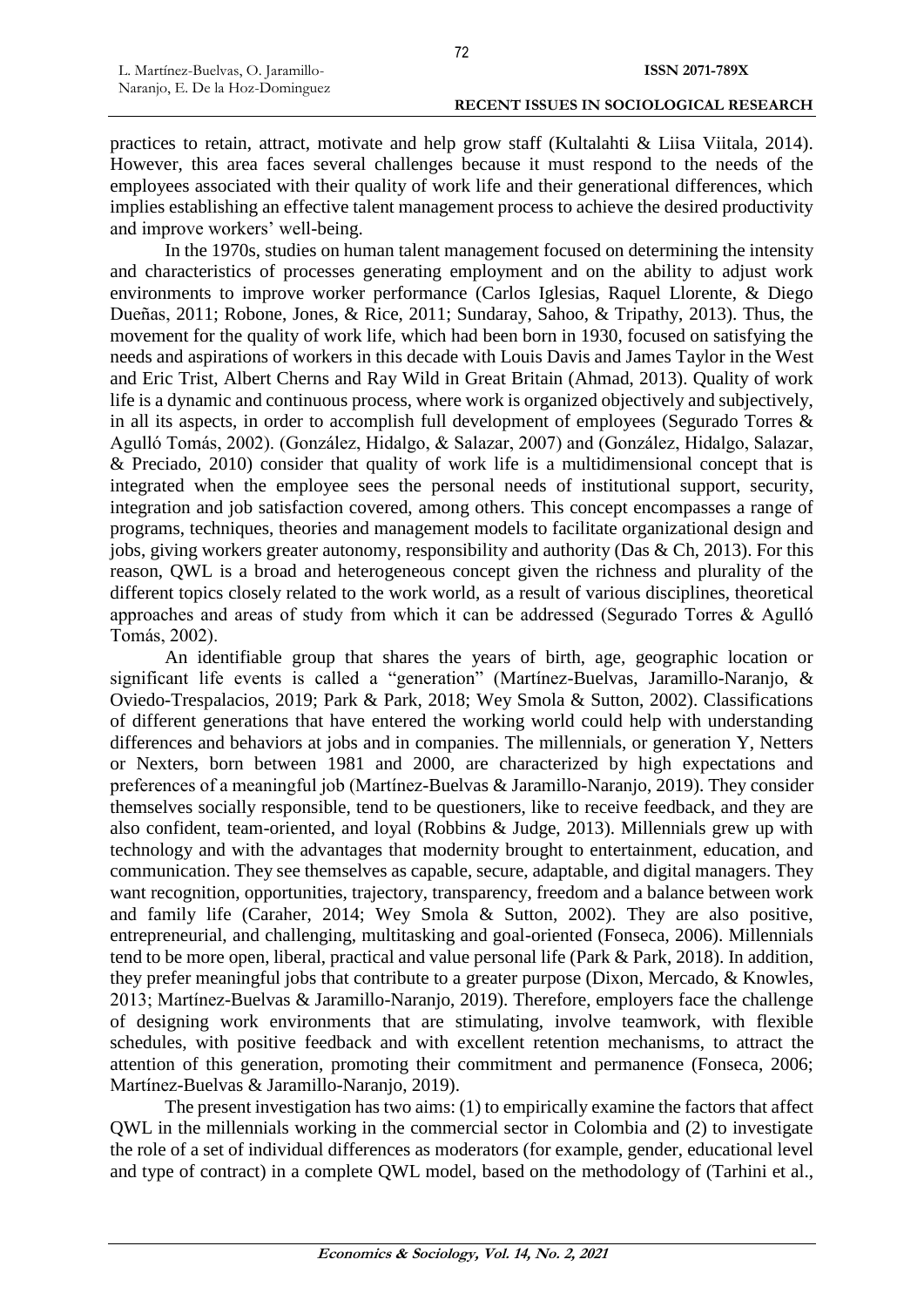2014), in order to establish programs, projects and management plans to generate adequate use of talents and skills of this generation and thus create challenging and satisfactory jobs which would increase the effectiveness of organizations.

# **1. Model design**

We propose and test a conceptual model of the perception of QWL. This model includes dimensions such as training, promotion, pay and the individual and their work activity as predictor variables, in addition to a series of individual differences as moderators (gender, educational level and type of contract) based on the methodology of (Tarhini et al., 2014). The general conceptual model is illustrated in *Figure 1.*



Figure 1. Conceptual model *Source*: own data

# *1.1. Promotion and training*

Opportunities for promotion and advancement throughout the professional career, as well as opportunities for training and research, are important motivational factors because they allow greater worker development (Casas, Repullo, Lorenzo, & Cañas, 2002). The measurement of this variable aims to understand whether the professional profile of workers is consistent with the role they play in the organization in terms of activities or functions performed, competencies or skills developed and responsibilities assumed (Segurado Torres &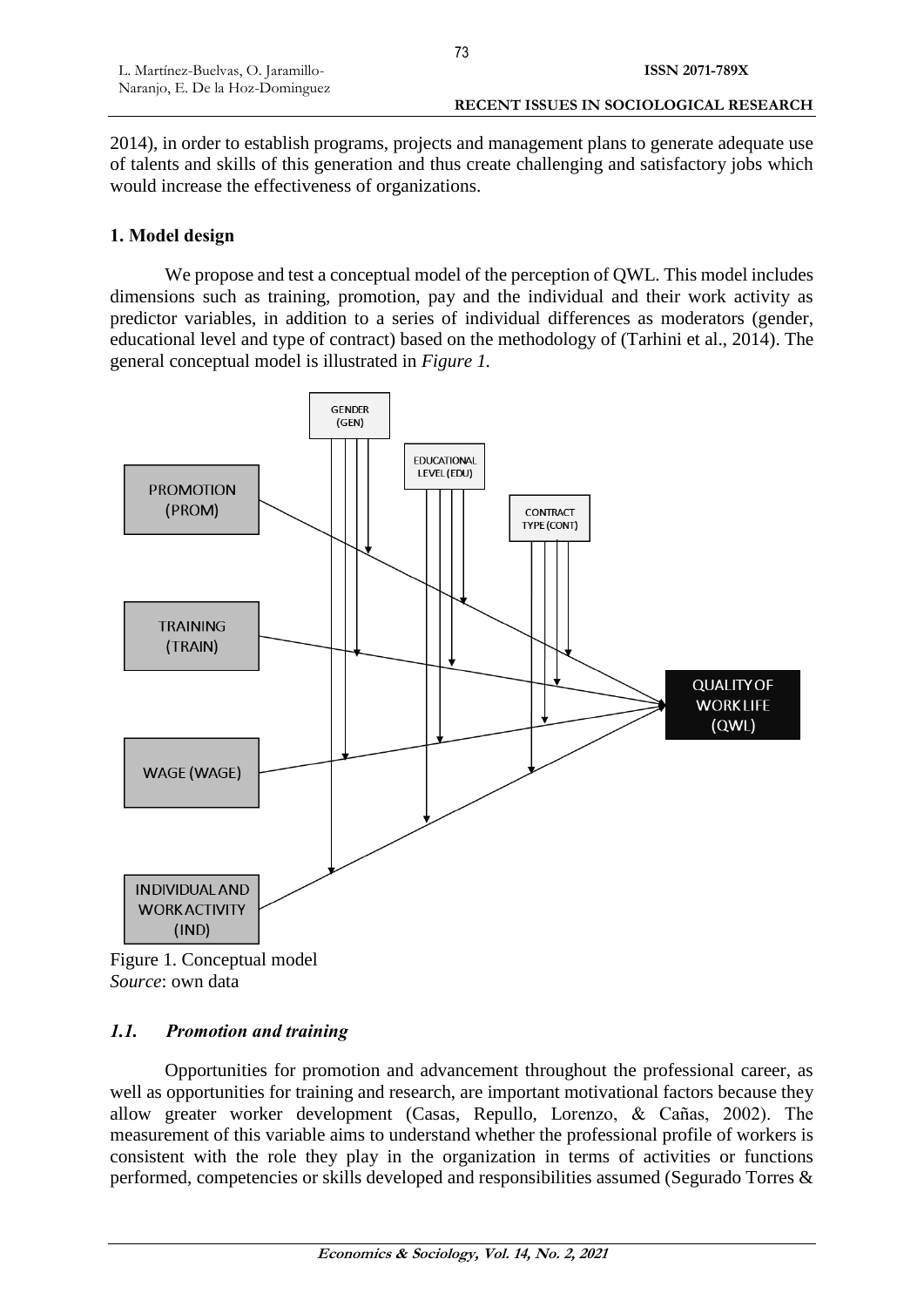#### **RECENT ISSUES IN SOCIOLOGICAL RESEARCH**

Agulló Tomás, 2002) Opportunities for promotion and advancement, such as training opportunities, are a motivational factor for workers because they allow personal development, greater autonomy at work and the possibility of performing more interesting and meaningful tasks (Casas et al., 2002). These are a human talent management tool and are directly related to job satisfaction, helping to retain the company's talents. Based on the above, the proposed hypotheses are:

**H1.** Promotion within the organization has a direct and positive effect on the perception of QWL of millennials working in the commercial sector in Colombia.

**H2.** The training given to workers has a direct and positive effect on the perception of QWL of millennials working in the commercial sector in Colombia.

## *1.2. Wage*

Wage is one of the most valued aspects of work, but its motivating potential depends on other variables (Casas et al., 2002; Ka Wai & Wyatt, 2007). This dimension represents the vision that workers have of their permanence in the organization, as well as their perception of growth in it or loss of employment (Cañón Buitrago & Galeano Martinez, 2011; Robone et al., 2011). Wage is thus defined as remuneration given in the form of money or in kind to workers for making their work capacity available to the employer. It considers the perception that workers have regarding the wage received, manifesting as a motivation for their performance (Casas et al., 2002). The hypothesis associated with this variable is presented next:

**H3.** The perception of a good wage received by the worker has a direct and positive relationship with QWL of millennials working in the commercial sector in Colombia.

## *1.3. Individual and work activity*

This dimension reflects workers' perceptions and attitudes, i.e., it represents all interpretation and/or action processes that workers perform regarding their work situation and that also affect their work well-being. However, the subjective dimension refers to the work experiences that, individually and collectively, originate a work reality within the organizational context (Quezada, Castro, & Cabezas, 2010; Segurado Torres & Agulló Tomás, 2002). Individual and work activity refers to the opportunities that the job offers for the use and development of knowledge, skills and abilities (Casas et al., 2002). It is a motivational factor because it produces feelings of achievement and satisfaction with oneself. For this reason, the following hypothesis is posed:

**H4.** The perception that millennial workers have of their work is directly related to their QWL in the commercial sector in Colombia.

## *1.4. Gender*

Gender is an individual state, whether male or female, in which roles that are specific to each are described (social, cultural and physiological terms). The gender perspective appears to be a well-being strategy that should be promoted and maintained through due recognition in current societies (Contreras Estrada, Aldrete Rodríguez, & Barrera Vega, 2015). (Ogungbamila & Tolulope Olaseni, 2019) showed that gender is an important factor in the QWL of police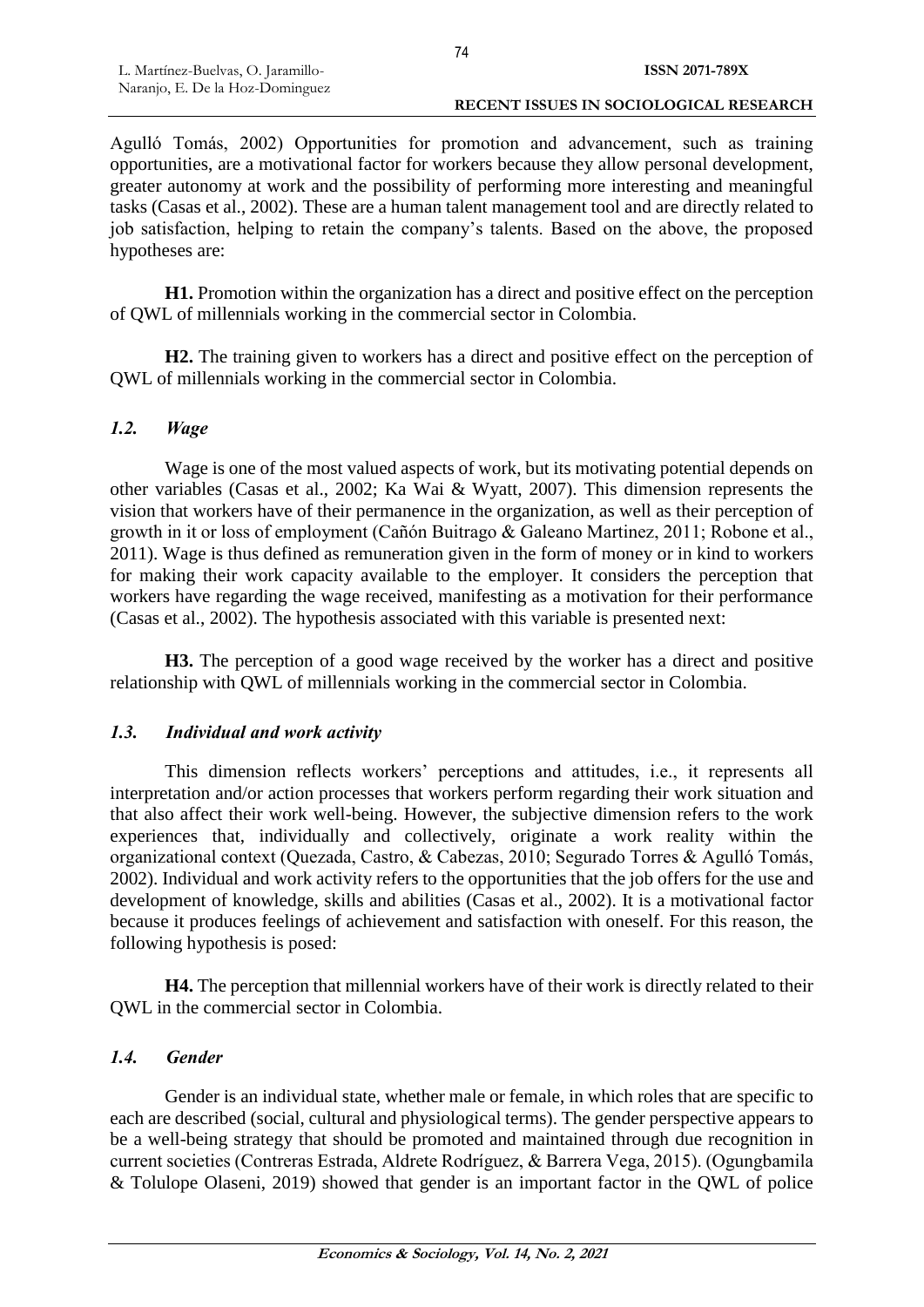personnel in Nigeria and that to improve their QWL, they must receive adequate work compensation. In turn, (Contreras Estrada et al., 2015) showed that women were significantly more satisfied than men with the personal development they achieved through work and with the management of their free time. However, the analysis of QWL with a gender focus is scarce in the literature; for this reason, we propose the following hypotheses for this moderator:

**H5.** The relationship between promotion, training and QWL is moderated by gender, such that the relationship is stronger in women than in men.

**H6.** The relationship between wage, individual and work activity and QWL is moderated by gender, such that the relationship is stronger in men than in women.

# *1.5. Educational level*

The Ministry of National Education in Colombia defines education as "a process of permanent personal, cultural and social training based on a comprehensive conception of the human person, their dignity, rights and duties". In addition, it establishes that the Colombian educational system is made up of five levels: early education, preschool education, basic education, middle education and higher education (Ahumada & Sanchez, 2019). The impact of this moderator relationship with QWL has not been widely investigated in the literature; for this reason, the following hypotheses are proposed:

**H7.** The relationship between promotion, training and QWL is moderated by educational level such that the relationship is stronger in individuals with high compared to low educational level.

**H8.** The relationship between wage, individual and work activity and QWL is moderated by educational level such that the relationship is stronger in individuals with high compared to low educational level.

# *1.6. Type of contract*

The Colombian worker faces a phenomenon of labor flexibility in which individualized and sectoral work, subcontracting and temporary work, new working hours rules, among other aspects, prevail. (Uribe-Rodríguez, Garrido-Pinzón, & Rodríguez, 2011). It is common in Colombian organizations to maintain a group of permanent workers and a group of contingent workers as a hiring strategy (Vesga Rodríguez, 2011). These organizational behaviors have negative effects on workers' perception of the psychosocial aspects of work and, as a result, affect organizational management. Work has the possibility of being perceived as positive or negative for workers based on their experiences in their work environment, including contractual and working conditions (Vesga Rodríguez, 2011). Next, the variables associated with the study of this dimension are presented:

**H9.** The relationship between promotion, training and QWL is moderated by the type of contract such that the relationship is stronger in individuals with a stable employment contract than in those without.

75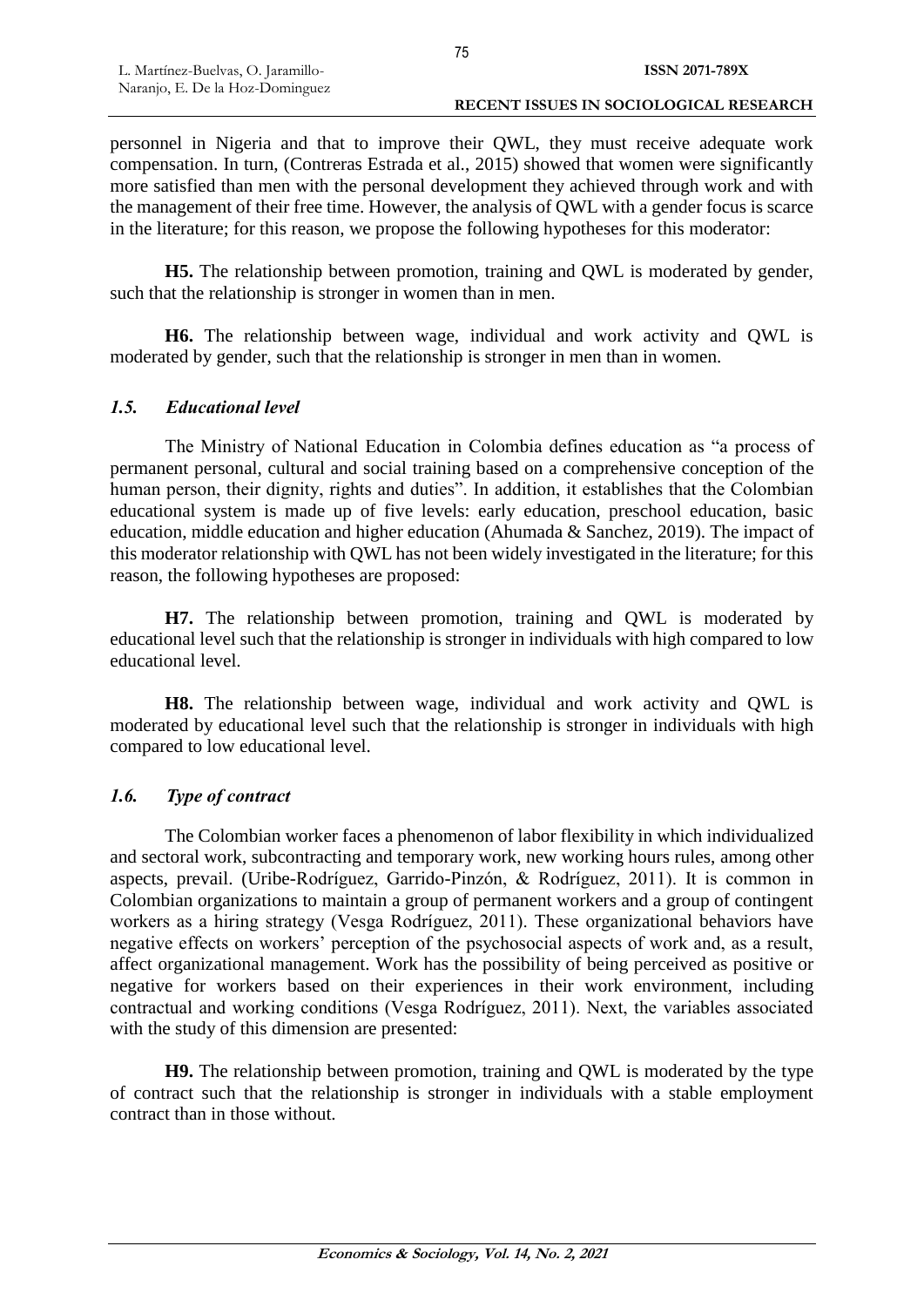**H10.** The relationship between wage, individual and work activity and QWL is moderated by the type of contract such that the relationship is stronger in individuals with a stable employment contract than in those without.

# **2. Methodological approach**

## *2.1. Procedure*

The data obtained in the present study are part of a broader investigation that evaluated where not only sociodemographic dimensions were analyzed but variables associated with wage conditions and subjective conditions associated with QWL were also evaluated.

The data were obtained through a survey requiring approximately 40 minutes to complete, which was applied by the research team, consisting of professors and students. A questionnaire was developed in Google Forms. The latter were previously trained to provide guidance to workers who required it during the evaluation session. Workers signed an informed consent form in which they were expressly told that aggregate use of the data would be made exclusively for research purposes, preserving anonymity. The workers, as well as the companies, were randomly chosen from the commercial sector in Colombia. The instrument was applied in the 2016-2017 period. The sample was intentional and the respondents were chosen randomly.

## *2.2. Instrument*

In this study we used the instrument called Work Quality of Life Tool (Wage and Subjective Conditions) (Buelvas, Oviedo-Trespalacios, & Amaya, 2016; Martínez, 2014; Martínez-Buelvas et al., 2019; Martínez-Buelvas, Oviedo-Trespalacios, & Luna-Amaya, 2015, 2018). This tool try to understand the factors related to wage and subjective conditions that, from workers' perspective, affect their QWL. The instrument included items according to demographic conditions, perceptions about wage, subjective conditions and behavior (Martínez-Buelvas et al., 2015). Items were scored from 1 to 10 using a 10 point Likert scale (strongly disagree to strongly agree).

## *2.3. Data analysis*

Descriptive statistics in the sample was applied. Then, we mainly included the analysis of the model in terms of reliability and validity. Finally, the analysis of the structural model and the testing of hypotheses was conducted.

## **3. Results**

## *3.1. Descriptive analysis of the sample*

A total of 1,163 surveys were conducted with workers of the commercial sector in Colombia who belong to generation Y or Millennial generation, that is, who were born between 1981 and 2000. The distribution of workers with respect to gender was 57.2% women and 42.8% men. Most of the workers have an average time working in the organization of 1 to 3 years. The distribution of company size was small and medium (24.8%), medium (31.8%) or large (43.4%). *Table* 1 presents the relevant information of the participants.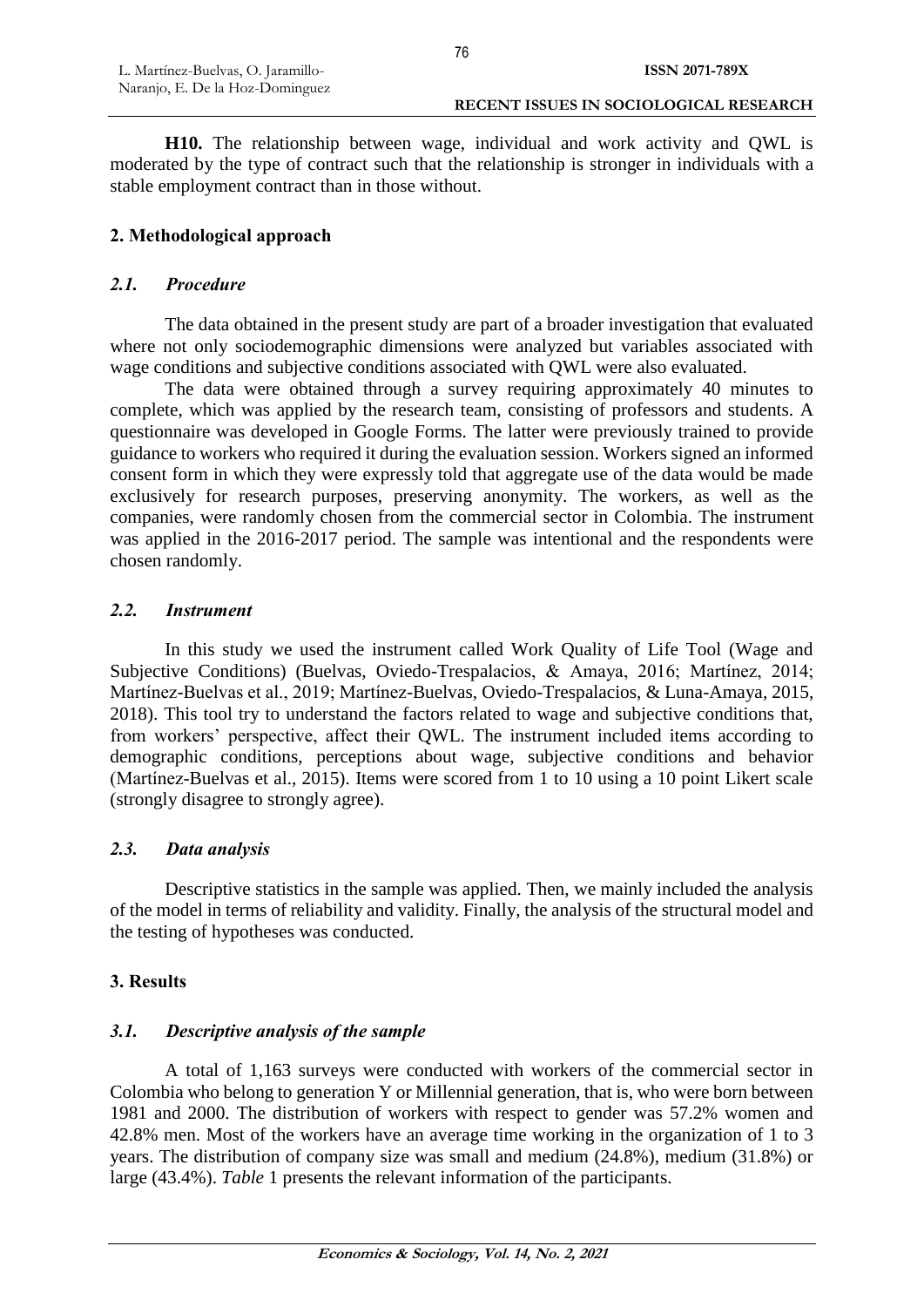**RECENT ISSUES IN SOCIOLOGICAL RESEARCH**

|  | Table 1. Demographics separated by gender, education, experience, type of contract and |  |  |  |  |
|--|----------------------------------------------------------------------------------------|--|--|--|--|

| company size            | Sociodemographic variable | <b>Frequency</b> | Percentage |
|-------------------------|---------------------------|------------------|------------|
|                         | Female                    | 665              | 57.2%      |
| <b>Gender</b>           | Male                      | 498              | 42.8%      |
|                         | Primary                   | 8                | 0.7%       |
|                         | Secondary                 | 254              | 21.8%      |
|                         | Technical                 | 338              | 29.1%      |
| <b>Education</b>        | Technological             | 151              | 13.0%      |
|                         | Professional              | 349              | 30.0%      |
|                         | Specialization            | 48               | 4.1%       |
|                         | Master's degree           | 13               | 1.1%       |
|                         | Doctorate                 | $\overline{2}$   | 0.2%       |
|                         | Less than 1 year          | 406              | 34.9%      |
|                         | 1 to 3 years              | 438              | 37.7%      |
| <b>Experience</b>       | 3 to 5 years              | 151              | 13.0%      |
|                         | 5 a 10 years              | 119              | 10.2%      |
|                         | More than 10 years        | 49               | 4.2%       |
|                         | <b>Fixed Term</b>         | 345              | 29.7%      |
| of                      | Indefinite term           | 642              | 55.2%      |
| <b>Type</b><br>contract | Occasional/Transient      | 55               | 4.7%       |
|                         | Freelance                 | 80               | 6.9%       |
|                         | No contract               | 41               | 3.5%       |
|                         | Small and medium          | 288              | 24.8%      |
| <b>Company Size</b>     | Medium                    | 370              | 31.8%      |
|                         | Large                     | 505              | 43.4%      |
|                         |                           |                  |            |

*Source*: own compilation

As we can see in *Table 2*, descriptive statistics analysis of the Work Quality of Life Tool (Wage and Subjective Conditions) show that the majority of the participants gave positive responses to the items measured. For the independent variables (PROM, WAGE, TRAIN and IND), all means were greater than 7.0

Table 2. Descriptive analysis of the instrument

| Variable                           | <b>Mean</b> | <b>Std. Deviation</b> | Cronbach's $\alpha$ |
|------------------------------------|-------------|-----------------------|---------------------|
| Promotion (PROM)                   | 7.55        | 0.839                 | 0.93                |
| Wage (WAGE)                        | 6.97        | 0.867                 | 0.93                |
| Training (TRAIN)                   | 7.15        | 0.690                 | 0.93                |
| Individual and work activity (IND) |             | 137                   | 0.93                |

*Source*: own compilation

# *3.2. Analysis of reliability and validity*

A confirmatory factor analysis (CFA) based on structural equations was used, in order to examine the relationships between the hypotheses within the proposed model. The maximum likelihood method to estimate the model parameters was adopted. All analyses were performed on variance-covariance matrices. *Table 3* shows the acceptance fit level and the fit indices for the sample after improving its fit. The results show that the measurement model fits the data for the proposed model.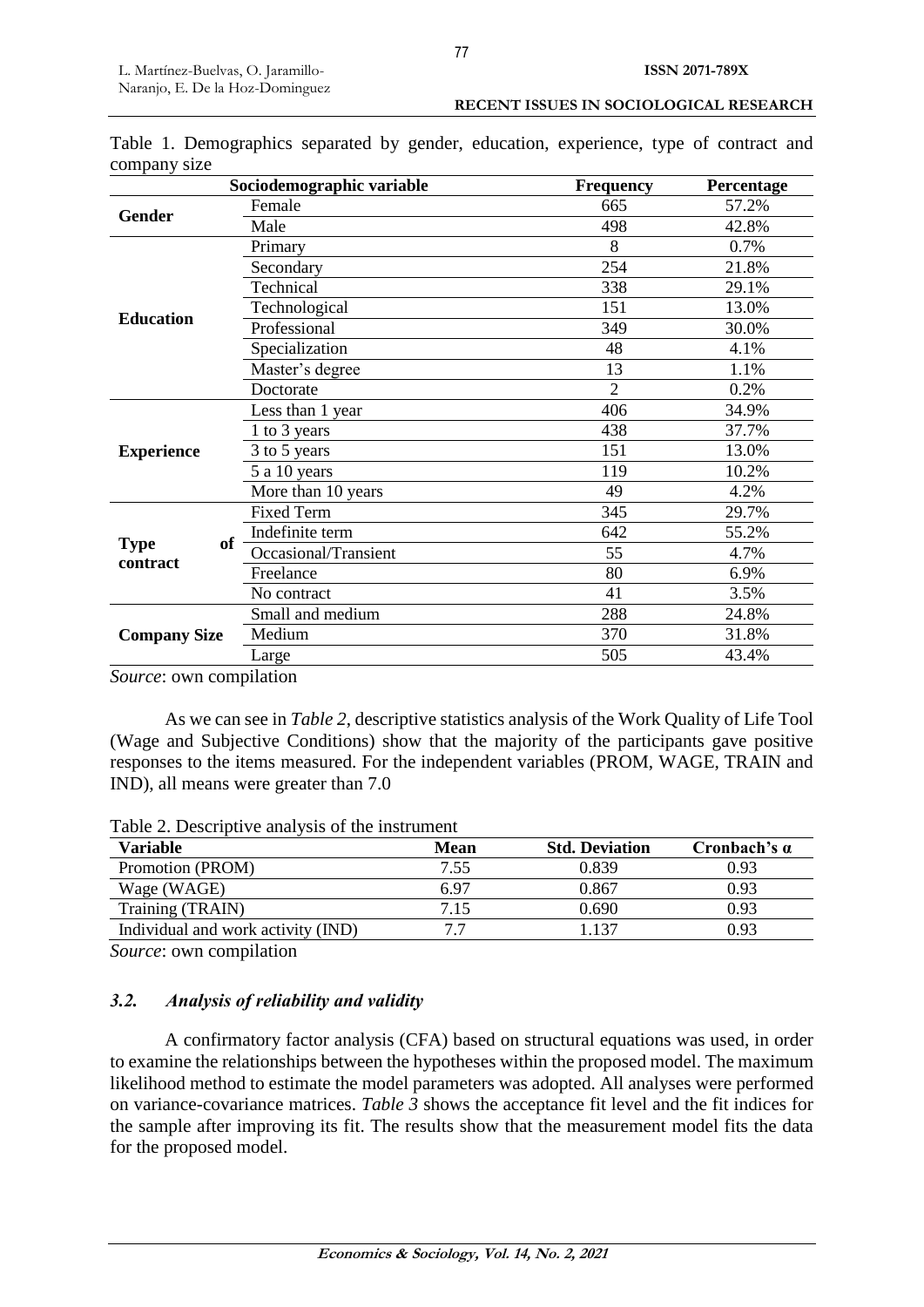| Table 3. Summary of model fit |                          |                         |  |  |  |
|-------------------------------|--------------------------|-------------------------|--|--|--|
| <b>Fit index</b>              | <b>Recommended value</b> | <b>Structural model</b> |  |  |  |
| $X^2$                         | NS at $p < 0.05$         | 1987.05                 |  |  |  |
| Degrees of freedom (df)       | n/a                      | 408                     |  |  |  |
| $X^2/df$                      | $<$ 5                    | 4.87                    |  |  |  |
| <b>CFI</b>                    | > 0.9                    | 0.912                   |  |  |  |
| <b>TLI</b>                    | > 0.9                    | 0.904                   |  |  |  |
| <b>RMSEA</b>                  | < 0.08                   | 0.058                   |  |  |  |

#### **RECENT ISSUES IN SOCIOLOGICAL RESEARCH**

*Source*: own compilation

#### *3.3. Analysis of the structural model*

The same criteria used in the last item was also used to measure the goodness-of-fit for the proposed model. It is clear from the table 3, that all values were in the recommended range. The relationships of the construct were tested after supporting the validity and reliability of the measurement model. A CFA model based on structural equations was used to test all hypothetical relationships (H1 to H10).

All direct hypotheses were accepted (H1, H2, H3 and H4) (see Table 4). Promotion and training have a direct and positive effect on the QWL of millennials working in the commercial sector in Colombia; however, TRAIN ( $\gamma = 0.432$ ) is a more significant determinant compared to PROM ( $v = 0.185$ ). This means that promotion and training opportunities constitute a factor of job satisfaction because they allow personal development, greater autonomy at work and the possibility of performing more interesting and meaningful tasks for workers. In turn, it was found that wage (WAGE,  $v = 0.332$ ) has a significant influence on OWL, thus supporting H3. Last, the results associated with the interpretation and/or action processes that workers perform regarding their work situation and that also affect their work well-being were positive (IND,  $\gamma$  $= 0.179$ ), thus validating H4.

Otherwise, we can show in Table 5 that some of hypothetical relationships of the moderating effect were supported.

| <b>Hypotheses</b> | <b>Proposed</b><br>Relationship | <b>Effect type</b> | <b>Path coefficient</b> | <b>Result</b> |
|-------------------|---------------------------------|--------------------|-------------------------|---------------|
| H1                | $PROM (+) \rightarrow OWL$      | Direct effect      | 0.185                   | Supported     |
| Η2                | TRAIN $(+) \rightarrow QWL$     | Direct effect      | 0.432                   | Supported     |
| H3                | WAGE $(+) \rightarrow QWL$      | Direct effect      | 0.332                   | Supported     |
| H4                | $IND (+)$<br>$\rightarrow$ OWL  | Direct effect      | 0.179                   | Supported     |

Table 4. Results of the direct hypotheses

*Source*: own compilation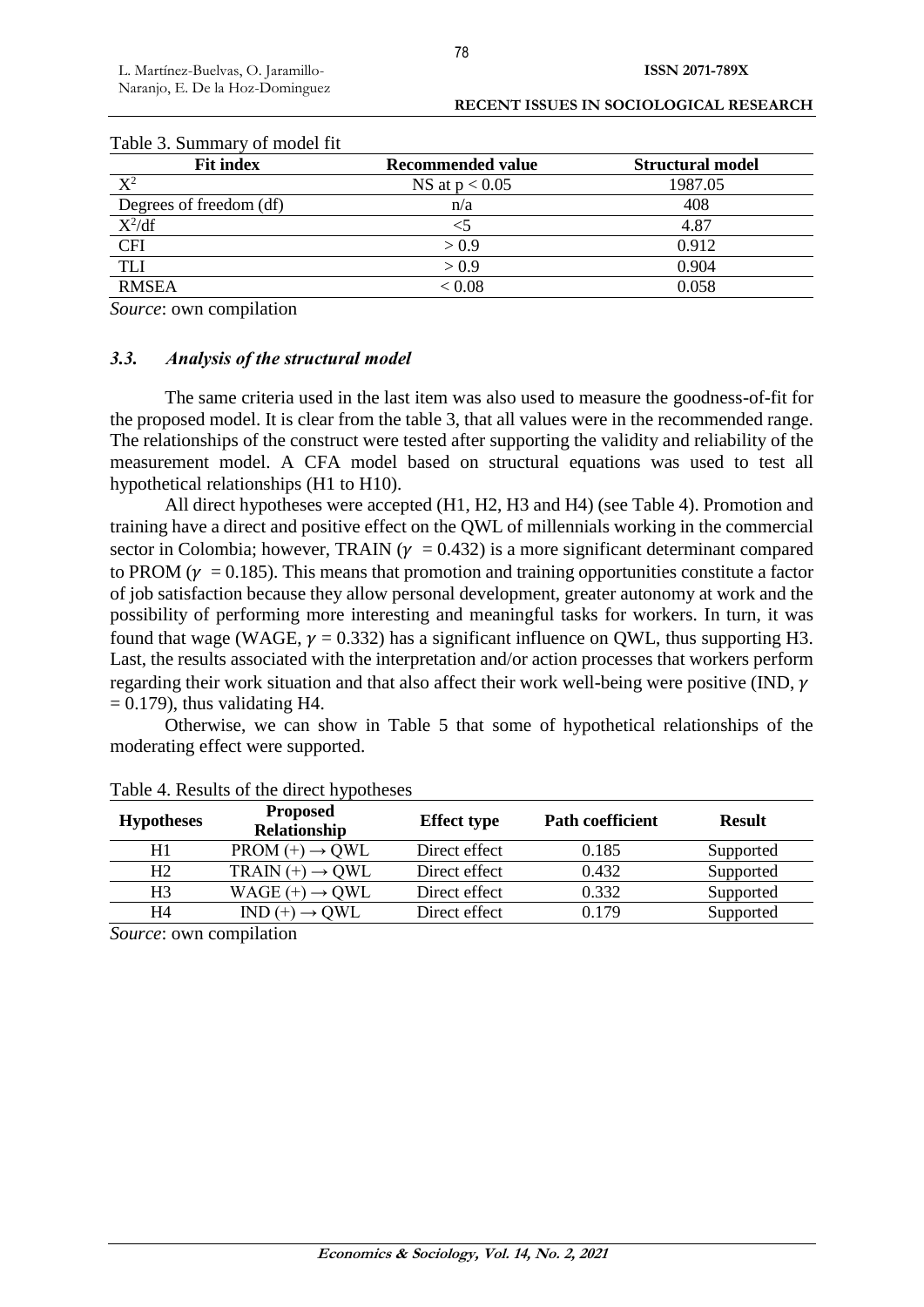| RECENT ISSUES IN SOCIOLOGICAL RESEARCH |  |  |
|----------------------------------------|--|--|
|----------------------------------------|--|--|

| H#             | <b>Proposed Relationship</b>              | z-Score             | <b>Result</b> |
|----------------|-------------------------------------------|---------------------|---------------|
| H <sub>5</sub> | GEN x (PROM, TRAIN) $\rightarrow$ QWL     | PROM: 1.026         | Not supported |
|                |                                           | TRAIN: 7.690***     | Supported     |
| H <sub>6</sub> | GEN x (WAGE, IND) $\rightarrow$ QWL       | WAGE: 5.285***      | Supported     |
|                |                                           | IND: 0.139          | Not supported |
| H7             | EDU x (PROM, TRAIN) $\rightarrow$ QWL     | PROM: 3.516***      | Supported     |
|                |                                           | TRAIN: 5.643***     | Supported     |
| H8             | EDU x (WAGE, IND) $\rightarrow$ QWL       | WAGE: 0.649         | Not supported |
|                |                                           | <b>IND: 0.418</b>   | Not supported |
| H <sub>9</sub> | CONT x (PROM, TRAIN) $\rightarrow$<br>QWL | PROM: 3.516**       | Supported     |
|                |                                           | <b>TRAIN: 0.346</b> | Not supported |
|                |                                           |                     |               |
| H10            | CONT x (WAGE, IND) $\rightarrow$ QWL      | WAGE: 1.959**       | Supported     |
|                |                                           | IND: 1.832          | Supported     |

|  | Table 5. Results of moderating effect of individual differences |
|--|-----------------------------------------------------------------|
|--|-----------------------------------------------------------------|

*Source*: own compilation

#### **4. Discussion**

The research question focused on examining the factors that affect the QWL of millennials working in the commercial sector in Colombia. A conceptual model was proposed that includes variables such as training, promotion, wage and the individual with their work activity. Additionally, a set of sociodemographic differences were incorporated into the model as moderators (for example, gender, educational level and type of contract). It is not surprising that all direct relationships between TRAIN, PROM, WAGE and IND with QWL were compatible at a significance level of 95%. TRAIN was the factor most strongly affecting the QWL of this sample. Therefore, this study is the first to find empirical support for this type of relationship in the QWL in the Colombian context. In light of these results, human resource management should establish management practices that allow for offering excellent working conditions to foster leadership development and strengthening while maintaining the interest, morale and productivity of workers at high standards.

The results of the moderating factors are analyzed below, we can concluded that some were not supported, while others had a significant effect on the relationship between the independent variables analyzed and QWL.

## *4.1. Gender*

It was found that gender moderates the relationships between TRAIN-QWL and WAGE-QWL (Table 5). This means that there is a connection between training and QWL, being more significant for women than for men, contrary to WAGE-QWL, given that this relationship is more important for men than for women.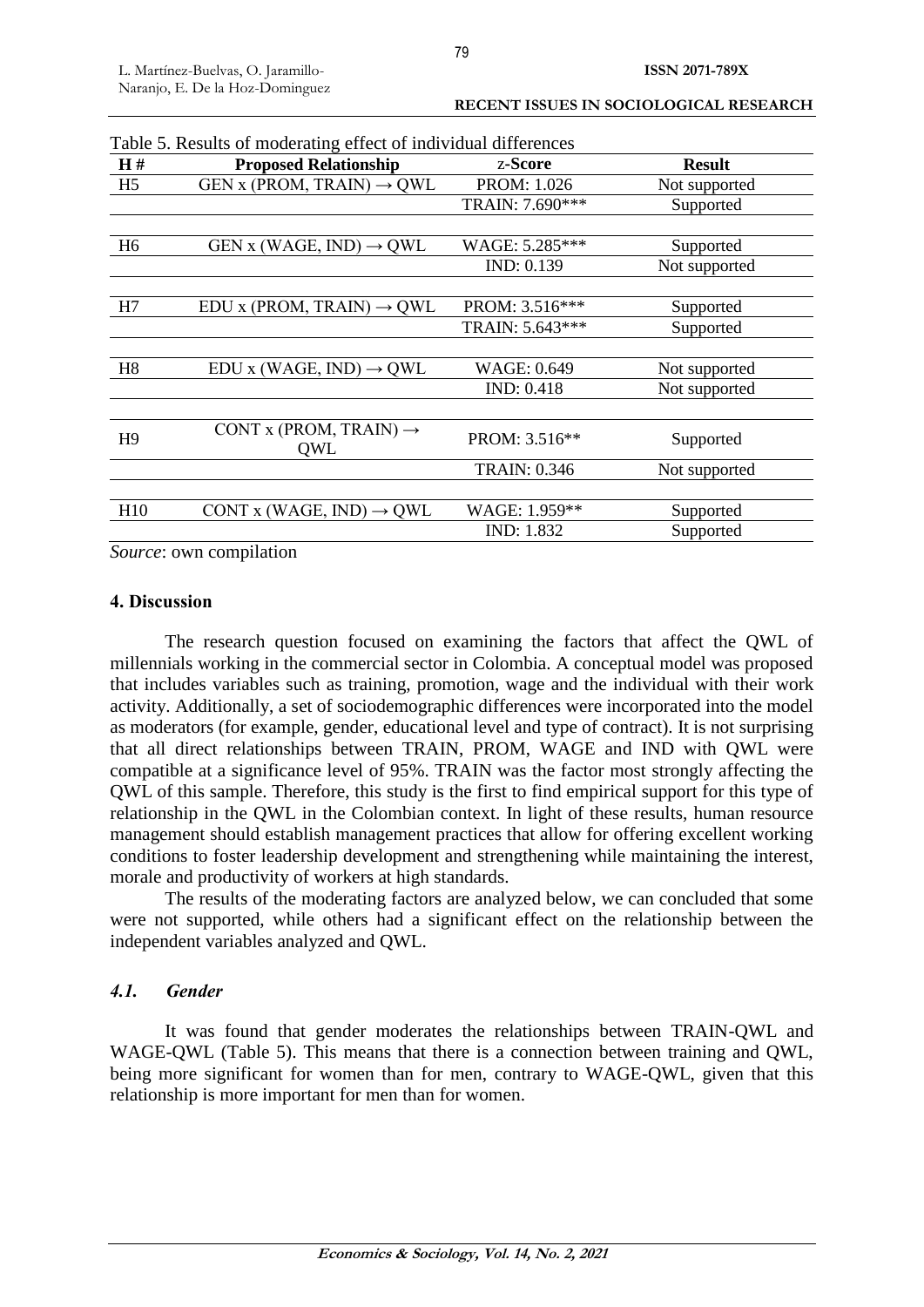# *4.2. Educational level*

As expected, it was shown that educational level moderates the relationships between TRAIN-QWL and PROM-QWL (Table 5), i.e., the higher the educational level, the better the perception of promotion and advancement opportunities throughout the professional career, and the same is true for training and research opportunities, constituting important motivational factors. However, hypothesis 8 was not supported in any case, which means that regardless of workers' educational level, they will always want better wage conditions and better relationships with their work.

# *4.3. Type of contract*

The results show that the type of contract moderates the relationships between PROM-QWL, WAGE-QWL and IND-QWL (Table 5). This means that when workers have a work contract, they will prefer to be promoted by the company to feel an improvement in their QWL. In contrast, workers without a contract prefer to be offered good working conditions, even if they are temporary, and to have a favorable work environment in which to perform.

# **Conclusion**

Quality of work life is a construct that tends to improve the objective and subjective conditions of work and the growth and development of the human talent of an organization and therefore the achievement of greater productivity and business well-being. It is the quality of the relationship of workers with their work and the overall work environment, the concern for the impact of work on people, as well as the effectiveness of the organization and the idea of participation in the resolution of organizational problems and decision-making (Gupta & Hyde, 2013).

It has been found that companies with good QWL levels have a greater chance of attracting and maintaining qualified, committed and motivated workers (Mejbel & Almsafir, 2013). Therefore, the efforts of companies should be oriented toward having a work environment that leads to the achievement of satisfaction and happiness at work, promoting adequate job designs, continuous training, career and succession plans, autonomy, meaning, job stability, safety and health, good remuneration and wage benefits, balance of personal and work life, flexibility and recognition, among others, conditions that ensure a true win-win relationship between workers and their company. If current organizations guarantee these conditions, they create favorable environments to more effectively manage the different generations that coexist in it, especially millennial workers.

In agreement with the findings of the present study, the study by (González Baltazar et al., 2015), which focused on the relationship between QWL and gender and was conducted 322 individuals randomly selected in a health institution in the city of Guadalajara, found dissatisfaction among women in the face of unequal opportunities. It showed that women are significantly more satisfied than men in the personal development achieved through work and in the administration of their free time, an element that confirms our findings.

Tabassum et al., cited by (Gupta & Hyde, 2013), compared QWL between men and women working in private commercial banks in Bangladesh through quantitative surveys of 128 male and 64 female workers. The study revealed that there is a significant difference between the QWL of male and female workers with respect to the following factors: adequate and fair compensation, flexible work schedule and job assignment, attention to job design and relations with workers. In turn, the results from a survey of temporary workers  $(n = 1,261)$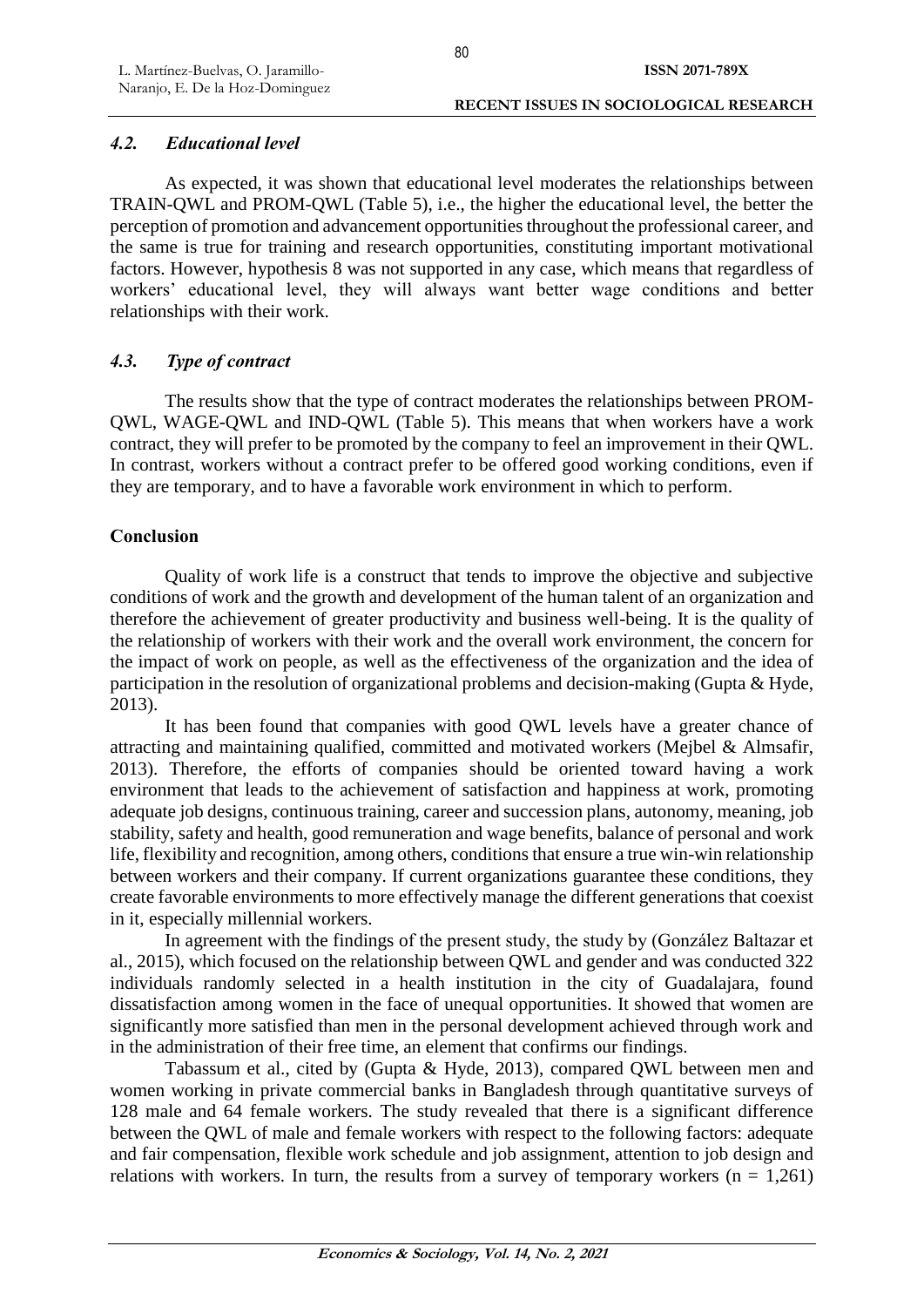indicate that female temporary workers have more positive attitudes toward work compared to men. They also indicated that educational and, to a certain extent, age acted as moderators of the relationship between gender and worker attitudes (Selvarajan, Slattery, & Stringer, 2015).

Regarding the connection between wage, promotion and training with QWL, (Aguirre Osorio, 2017) found that millennials prefer a not so high wage but with clear options for promotion. A total of 98% expect that these opportunities exist in the company, considering it a retention mechanism. Their sample showed that 64% had graduate training and 18% had vocational training. This confirms that the higher the level of academic training, the higher the perception of promotion or advancement for this generation.

For the millennial generation, what matters is career security. When making learning or career development decisions, young workers do not wait for the timelines of companies but rather invest their own money in educational programs that can increase their knowledge and skills in the specialty, because they know that training is the great differentiator in the work world (Molinares, 2011). Likewise, they conceive promotion opportunities as personalized, considering personal interests and based on learning and challenge. (Gupta & Hyde, 2013) found that workers who have been promoted in the past are more satisfied and have a higher QWL compared to newcomers, who may get promoted later because they just joined the bank, denoting the impact of this process on worker satisfaction.

Regarding the type of contract, (Aguirre Osorio, 2017) found that the millennial generation values job stability, staying in the company with indefinite-term contracts if given the possibility of working in several companies and dividing their time. He also found that 96% of both men and women, since the sample was 50/50, value organizations that allow them to acquire new knowledge. In other words, they show a greater preference for group recognitions, appreciate a good work environment and interpersonal relationships, show preference for having greater autonomy in decision-making and being able to have a relationship with the boss where they can express their opinions. Last, they consider it very important to have clarity on the organizational objectives, their role and their responsibilities, understanding how the job they perform contributes to the overall achievements of the organization.

These results continue to corroborate the findings, as it is evident how generation Y or millennials demand organizational environments where: their stability is valued, the possibilities for growth in the company are constant, there is an excellent work environment and the dimensions of autonomy, recognition, permanent feedback, meaning and continuous identification with their work are present. With little tolerance for boredom, millennial workers enjoy new challenges and expect to be shown respect and given responsibility early in their careers (Glass, 2007; Martin, 2005; Yoonjoung Heo, Kim, & Kim, 2018).

Given this scenario, it is essential for the Colombian commercial sector to make their companies attractive to millennials and understand how to keep them motivated and help them develop their careers within their organizations, given their increased entry in the labor market. Likewise, as the number of women employed in the industry also increases, the recognition of gender differences has emerged as a key issue to ensure the success and competitiveness of companies in the face of the demands of the new era goals according to the United Nations (UN) (Yoonjoung Heo et al., 2018). The knowledge of these results will allow organizations to improve their business brand by offering human management practices and processes that seek the retention, growth and development of all its members, especially for the millennial generation and those to come.

Last, this study adds value to research on QWL, as it combines wage and subjective conditions of work (wage, training, promotion, individual and work activity), with moderating factors such as gender, formal education and type of contract, elements that have not been correlated in other studies of this construct. Future studies on the relationships between QWL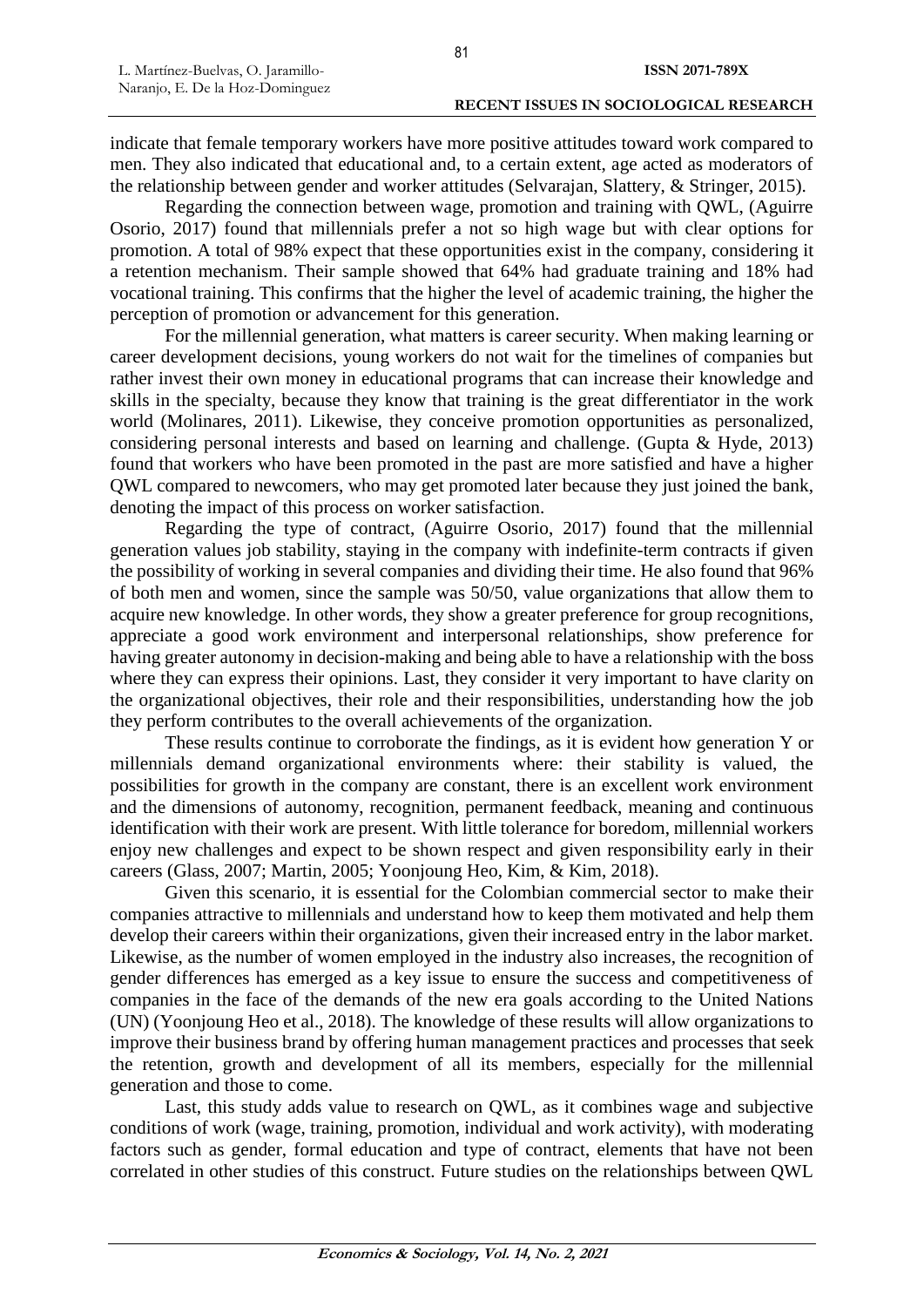and other demographic factors or on these relationships in other economic sectors are explored and their possible implications analyzed are recommended.

#### **References**

- Aguirre Osorio, P. A. (2017). *Características sociodemográficas y laborales de los diferentes grupos generacionales que laboran en el año 2016, en la Central Hidroeléctrica de Caldas CHEC S.A E.S.P.* Universidad San Buenaventura.,
- Ahmad, S. (2013). Paradigms of Quality of Work Life. *Journal of Human Values, 19*(1), 73- 82. doi:10.1177/0971685812470345
- Ahumada, L. K., & Sanchez, I. D. (2019). Application of the Wilcoxon Test to correlate the results of the Saber 11 and Saber T&T Test. *IOP Conference Series: Materials Science and Engineering, 519*, 012034. doi:10.1088/1757-899x/519/1/012034
- Akranavičiūtė, D., & Ruževičius, J. (2007). Quality of Life and its Components' Measurement. *Gyvenimo kokybė ir jos sudedamųjų dalių vertinimas., 52*(2), 44-49.
- Buelvas, L. M., Oviedo-Trespalacios, O., & Amaya, C. L. (2016). Design and validation of an instrument to measure the perception of working conditions: Case manufacturing sector Colombian Caribbean Region,Diseño y validación de una herramienta para medir la percepción de las condiciones de trabajo: Caso Sector manufacturero de la región Caribe colombiana. *Universitas Psychologica, 15*(1), 339-348. doi:10.11144/Javeriana.upsy15- 1.dvhm
- Caraher, L. (2014). *Millennials en la oficina*: Editorial Paidos.
- Carlos Iglesias, F., Raquel Llorente, H., & Diego Dueñas, F. (2011). Calidad del empleo y satisfacción laboral en las regiones españolas. Un estudio con especial referencia a la Comunidad de Madrid. *Investigaciones Regionales*(19), 25.
- Casas, J., Repullo, J. R., Lorenzo, S., & Cañas, J. J. (2002). Dimensiones y medición de la calidad de vida laboral en profesionales sanitarios. *Revista de administración sanitaria, 6*(23), 143-160.
- Cañón Buitrago, S. C., & Galeano Martinez, G. (2011). Factores Laborales Psicosociales y Calidad de Vida Laboral de los Trabajadores de la Salud de ASSBASALUD E.S.E. Manizales. *11*(2), 114.
- Contreras Estrada, M., Aldrete Rodríguez, M., & Barrera Vega, J. (2015). Relación entre género y calidad de vida laboral en profesionales de salud. *Psicogente, 18*(33), n/a. doi:10.17081/psico.18.33.55
- Das, T. V., & Ch, V. (2013). Quality of Work Life A Strategy for Good Industrial Relations. *Advances in Management, 6*(11), 8-15.
- Dixon, G., Mercado, A., & Knowles, B. (2013). Followers and Generations in the Workplace. *Engineering Management Journal, 25*(4), 62-72. doi:10.1080/10429247.2013.11431996
- Fonseca, J. (2006). *Conociendo la Generación Y*: Educause.
- Glass, A. (2007). Understanding generational differences for competitive success. *Industrial and Commercial Training, 39*(2), 98-103. doi:10.1108/00197850710732424
- González Baltazar, R., Hidalgo Santacruz, G., Cortés, S., Contreras Estrada, M. I., Aldrete Rodríguez, M. G., Hidalgo González, B. J., & Barrera Vega, J. A. (2015). RELACIÓN ENTRE GÉNERO Y CALIDAD DE VIDA LABORAL EN PROFESIONALES DE SALUD. *Psicogente, 18*, 52-65.
- González, B. R., Hidalgo, S. G., & Salazar, E. J. (2007). Calidad de vida en el trabajo: un término de moda con problemas de conceptualización. *Psicología y Salud, 17*(1), 115- 123.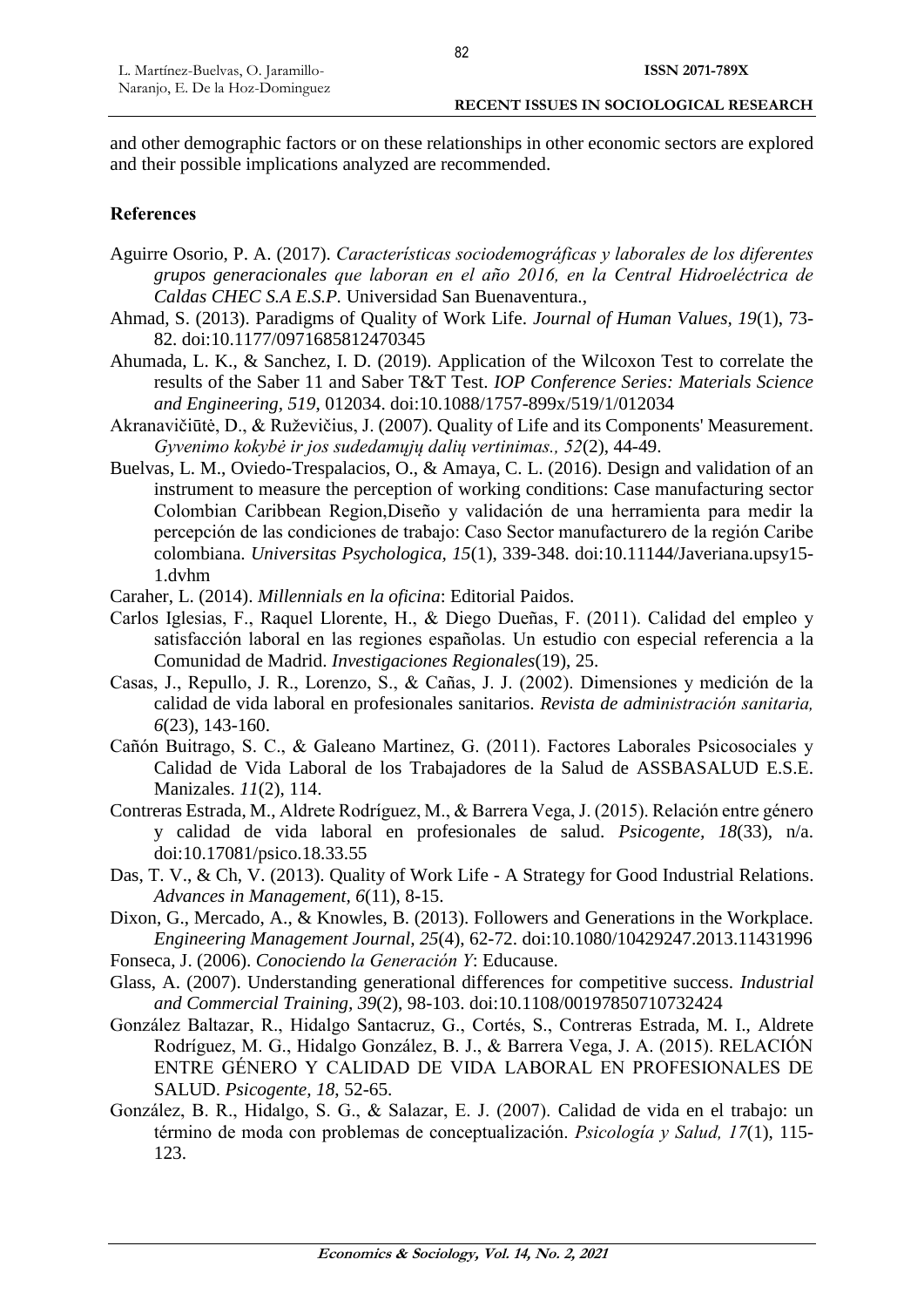- González, B. R., Hidalgo, S. G., Salazar, E. J., & Preciado, S. M. (2010). Elaboración y validación del instrumento para medir calidad de vida en el trabajo "CVT-GOHISALO". *Ciencia & Trabajo, 12*(36), 332-340.
- Gupta, B., & Hyde, A. M. (2013). Demographical Study on Quality of Work Life in Nationalized Banks. *Vision: The Journal of Business Perspective, 17*(3), 223-231. doi:10.1177/0972262913496727
- Ka Wai, C., & Wyatt, T. A. (2007). Quality of Work Life: A Study of Employees in Shanghai, China. *Asia Pacific Business Review, 13*(4), 501-517. doi:10.1080/13602380701250681
- Kultalahti, S., & Liisa Viitala, R. (2014). Sufficient challenges and a weekend ahead Generation Y describing motivation at work. *Journal of Organizational Change Management, 27*(4), 569-582. doi:10.1108/JOCM-05-2014-0101
- Martin, C. A. (2005). From high maintenance to high productivity. *Industrial and Commercial Training, 37*(1), 39-44. doi:10.1108/00197850510699965
- Martínez, L. (2014). *Evaluación Del Impacto De Las Condiciones De Trabajo En La Calidad De Vida Laboral En El Sector Manufacturero De La Región Caribe Colombiana* (Maestría en Ingeniería Industrial). Universidad del Norte,
- Martínez-Buelvas, L., & Jaramillo-Naranjo, O. (2019). How to manage generations? An Approach based on the Quality of Work Life. *IBIMA Business Review, 2019*, 1-15. doi:10.5171/2019.493697
- Martínez-Buelvas, L., Jaramillo-Naranjo, O., & Oviedo-Trespalacios, O. (2019). *Generational diversity and quality of work life: Case study in the Colombian logistic sector*. Paper presented at the Proceedings of the 33rd International Business Information Management Association Conference, IBIMA 2019: Education Excellence and Innovation Management through Vision 2020.
- Martínez-Buelvas, L., Oviedo-Trespalacios, O., & Luna-Amaya, C. (2015). Impact of working conditions on the quality of working life: Case manufacturing sector colombian Caribbean Region. *Dyna*. doi:10.15446/dyna.v82n194.49293
- Martínez-Buelvas, L., Oviedo-Trespalacios, O., & Luna-Amaya, C. (2018). *Herramienta de evaluación del impacto de las condiciones salariales y subjetivas en la calidad de vida laboral: Caso Sector Manufacturero de la Región Caribe Colombiana.* Paper presented at the Proceedings of the 32nd International Business Information Management Association Conference, IBIMA 2018 - Vision 2020: Sustainable Economic Development and Application of Innovation Management from Regional expansion to Global Growth.
- Mejbel, A., & Almsafir, M. (2013). The Drivers of Quality of Working Life (QWL): A Critical Review. *Australian Journal of Basic and Applied Sciences, 7*(10), 398-405.
- Molinares, P. (2011). *Turbulencia Generacional.* : Temas Grupo Editorial .
- Ogungbamila, A., & Tolulope Olaseni, J. (2019). Gender as a Moderator of the Relationship Between Job Demand and Quality of Work-Life of Police Personnel in Lagos, Nigeria. *Psychological Thought, 12*(1), 63-73. doi:10.5964/psyct.v12i1.264
- Park, S., & Park, S. (2018). Exploring the generation gap in the workplace in South Korea. *Human Resource Development International, 21*(3), 276-283. doi:10.1080/13678868.2017.1306769
- Quezada, F. Q., Castro, A. S., & Cabezas, F. S. (2010). Diagnóstico de la Calidad de Vida Laboral Percibida por los Trabajadores de Cuatro Servicios Clínicos del Complejo Asistencial Dr. Víctor Ríos Ruiz.*, 9*(1), 55-68.
- Robbins, S. P., & Judge, T. A. (2013). *Comportamiento Organizacional* (Vol. 15 ed). México: Editorial Pearson.